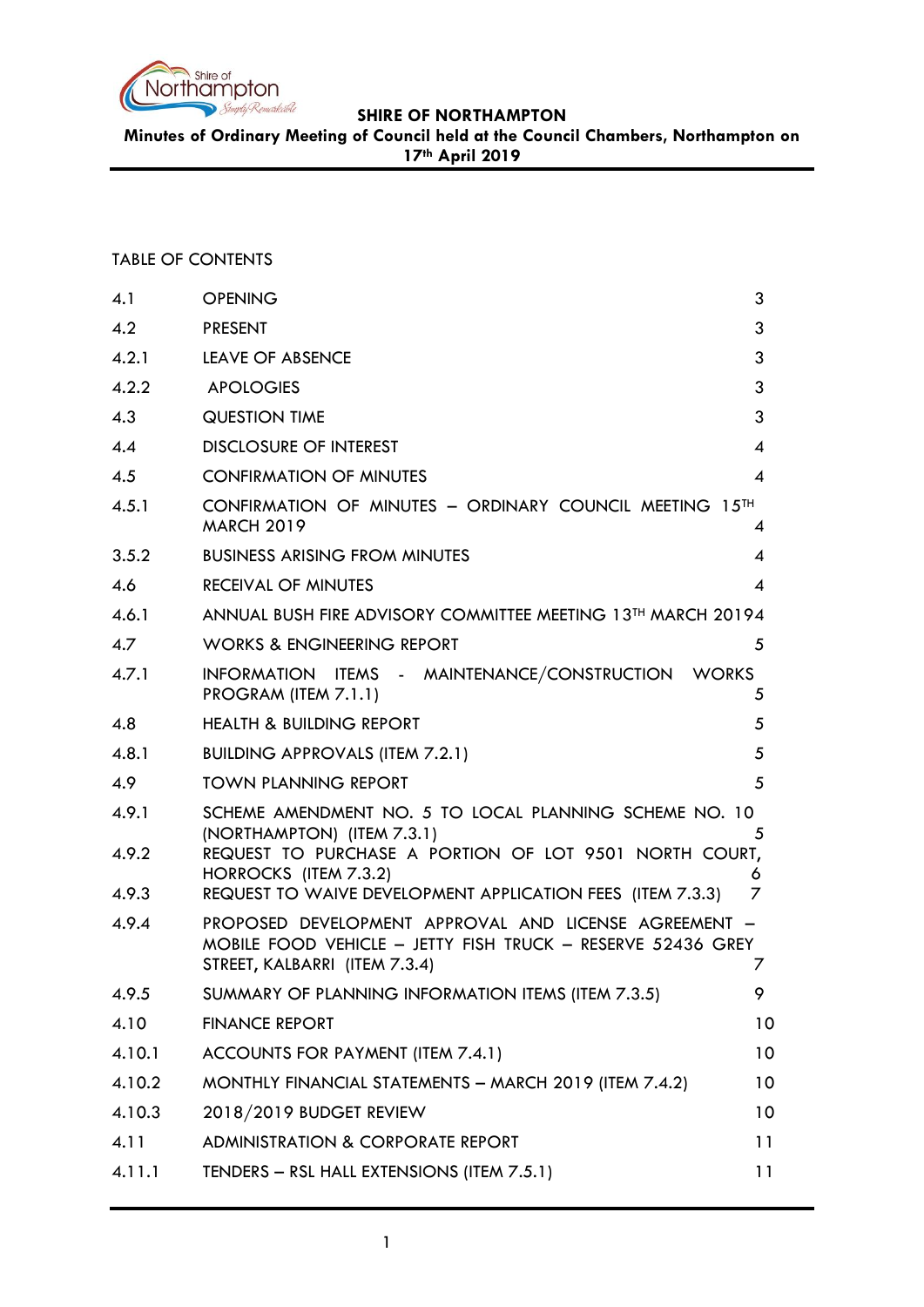

| Minutes of Ordinary Meeting of Council held at the Council Chambers, Northampton on<br>17th April 2019 |                                         |         |
|--------------------------------------------------------------------------------------------------------|-----------------------------------------|---------|
| 4.11.2                                                                                                 | PINK LAKE VIEWING AREAS (ITEM 7.5.2)    | 11      |
| 4.11.3                                                                                                 | <b>CRICKET PITCH COVER (ITEM 7.5.3)</b> | 11      |
| 4.12                                                                                                   | SHIRE PRESIDENT'S REPORT                | 12      |
| 4.13                                                                                                   | DEPUTY PRESIDENT'S REPORT               | 12      |
| 4.14                                                                                                   | <b>COUNCILLORS' REPORTS</b>             | 12      |
| 4.14.1                                                                                                 | <b>CR PIKE</b>                          | 12      |
| 4.14.2                                                                                                 | <b>CR SMITH</b>                         | $12 \,$ |
| 4.14.3                                                                                                 | <b>CR Stock-Standen</b>                 | 12      |
| 4.15                                                                                                   | NEW ITEMS OF BUSINESS                   | 13      |
| 4.15.1                                                                                                 | KALBARRI MARKET DAY                     | 13      |
| 4.15.2                                                                                                 | NORTHAMPTON CEMETERY IMPROVEMENTS       | 13      |
| 4.16                                                                                                   | NEXT MEETING OF COUNCIL                 | 14      |
| 4.17                                                                                                   | <b>CLOSURE</b>                          | 14      |
|                                                                                                        |                                         |         |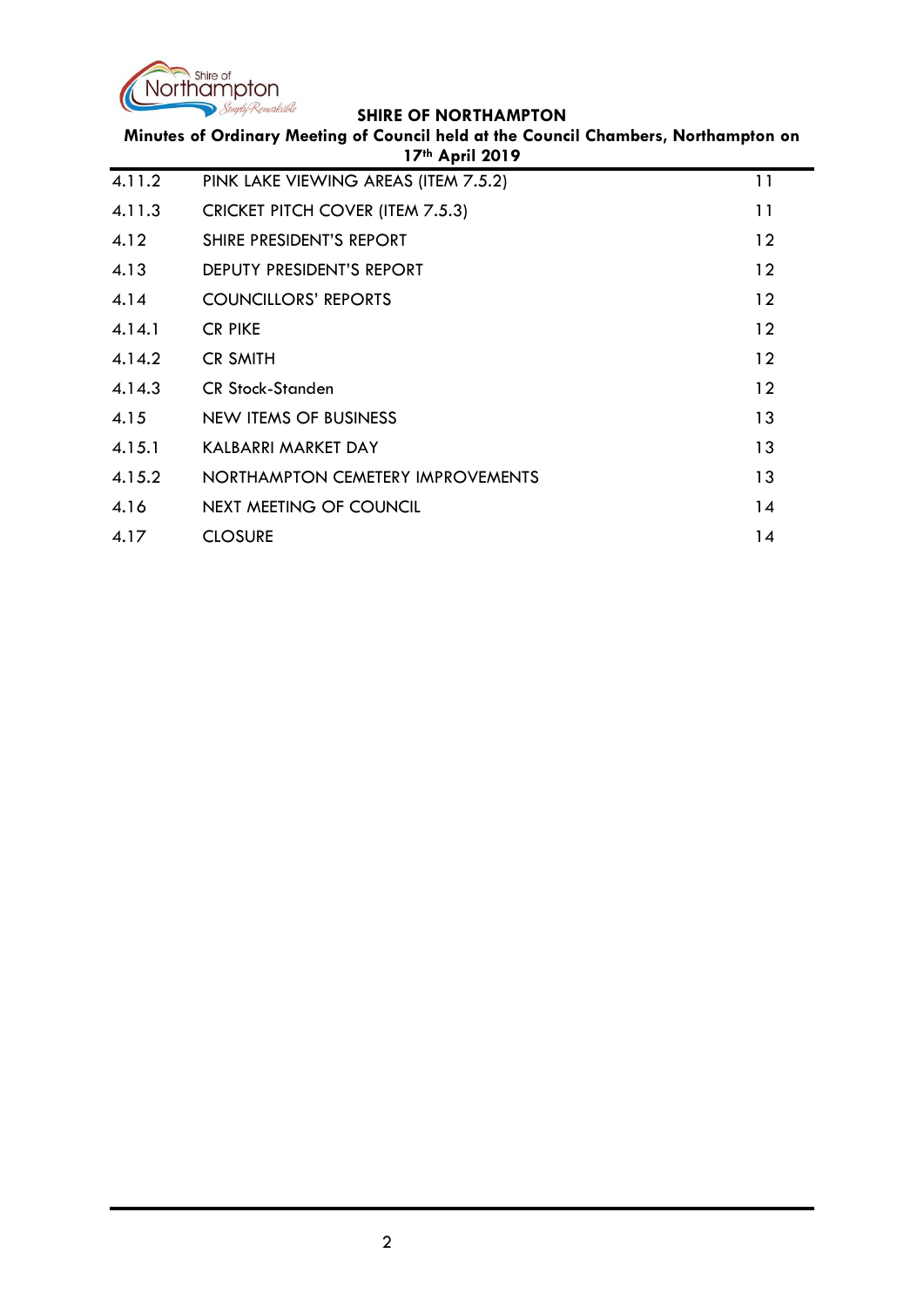

**Minutes of Ordinary Meeting of Council held at the Council Chambers, Northampton on 17th April 2019**

#### <span id="page-2-0"></span>**4.1 OPENING**

The President thanked all Councillors, staff and gallery present for their attendance and declared the meeting open at 1.00pm.

#### <span id="page-2-1"></span>**4.2 PRESENT**

| Cr C Simkin               | President                      | Northampton Ward |
|---------------------------|--------------------------------|------------------|
| Cr S Krakouer             | Deputy President               | Kalbarri Ward    |
| Cr T Carson               |                                | Northampton Ward |
| Cr R Suckling             |                                | Northampton Ward |
| Cr T Hay                  |                                | Northampton Ward |
| Cr S Smith                |                                | Kalbarri Ward    |
| <b>Cr P Stewart</b>       |                                | Kalbarri Ward    |
| Cr D Pike                 |                                | Kalbarri Ward    |
| Cr S Stock-Standen        |                                | Northampton Ward |
| Mr Garry Keeffe           | <b>Chief Executive Officer</b> |                  |
| <b>Mr Grant Middleton</b> | Deputy Chief Executive Officer |                  |

<span id="page-2-2"></span>

| 4.2. | LEAVE OF ABSENCE |  |  |  |
|------|------------------|--|--|--|
|------|------------------|--|--|--|

Nil

<span id="page-2-3"></span>

| л<br>$\overline{\phantom{a}}$ | $\bigcap$ $\bigcap$ $\bigcap$ iee<br>ור<br>◡▫ |  |
|-------------------------------|-----------------------------------------------|--|
|                               |                                               |  |

Nil

#### <span id="page-2-4"></span>**4.3 QUESTION TIME**

Frank Mauger addressed the meeting in relation to the condition of Parker/Wundi Roads. Claimed roads are in a dangerous condition and needs urgent works and requested Councillors to inspect the road.

Cr Simkin responded advising that as requested the Council will inspect the road. Further advised that Council endeavours to maintain its entire road network to the best of its ability and within the current resources it has.

CEO advised that a submission has been received for the upgrade to bitumen sealing of a portion of Parker Road for consideration within the Corporate Business Plan (CBP) review. Costings for such improvements are being undertaken and will be presented to the Council for determination when they review the CBP.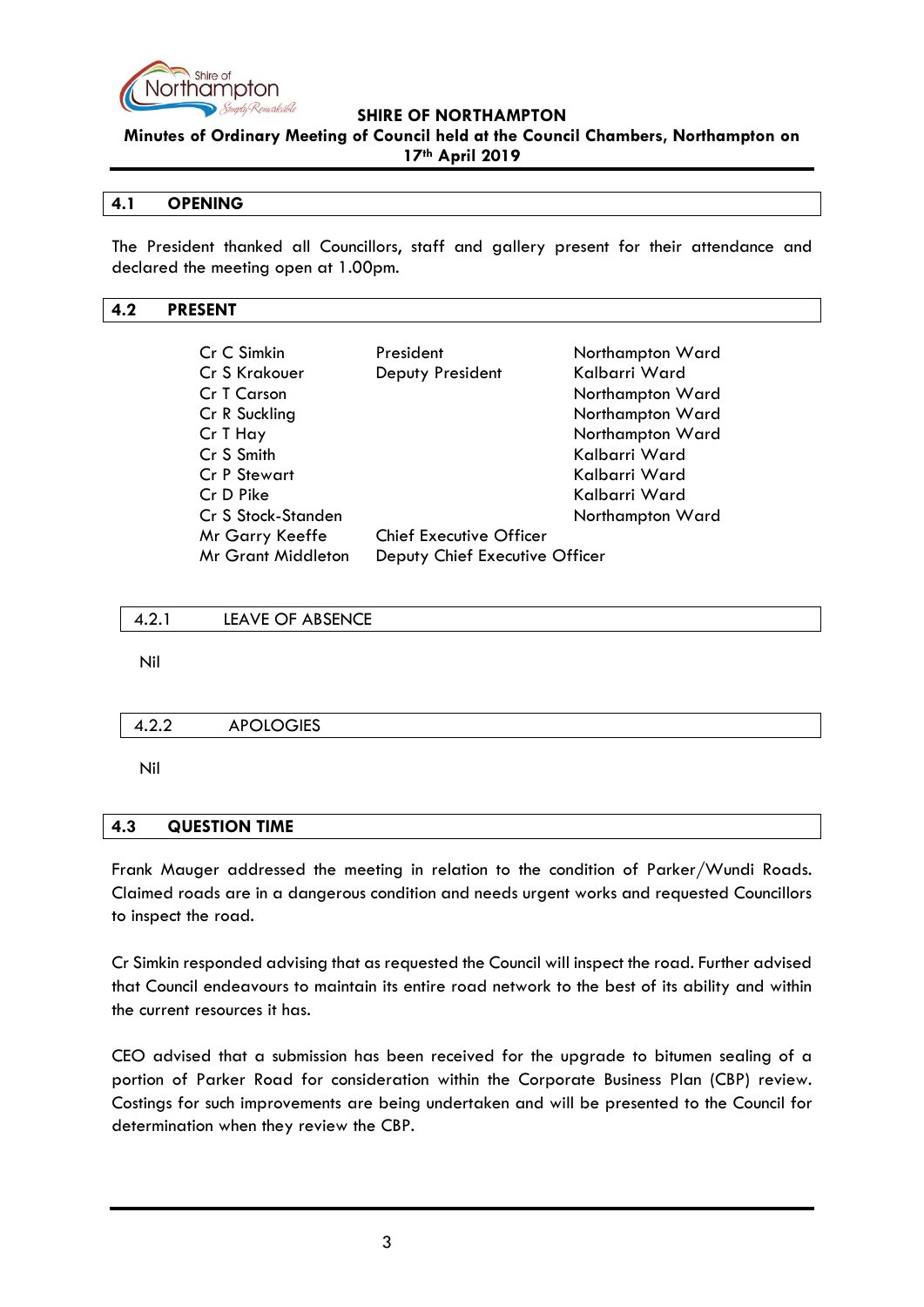

### **Minutes of Ordinary Meeting of Council held at the Council Chambers, Northampton on 17th April 2019**

### <span id="page-3-0"></span>**4.4 DISCLOSURE OF INTEREST**

#### 4.4.1 ADMINISTRATION & CORPORATE ITEM 7.5.2

Cr Hay advised that the correspondence received in relation to Pink Lake that has been reported on in Item 7.5.2 of the Administration and Corporate Report has come from the Port Gregory Progress Association and not the Port Gregory Caravan Park that Cr Hay owns and operates. The Port Gregory Caravan Park email account was utilised to send the information which had caused the confusion.

# <span id="page-3-2"></span><span id="page-3-1"></span>**4.5 CONFIRMATION OF MINUTES**

4.5.1 CONFIRMATION OF MINUTES - ORDINARY COUNCIL MEETING 15<sup>TH</sup> MARCH 2019

Moved Cr KRAKOUER, seconded Cr SMITH

That the minutes of the Ordinary Meeting of Council held on the 15<sup>th</sup> February 2019 be confirmed as a true and correct record.

CARRIED 9/0

3.5.2 BUSINESS ARISING FROM MINUTES

# <span id="page-3-5"></span><span id="page-3-4"></span><span id="page-3-3"></span>**4.6 RECEIVAL OF MINUTES**

4.6.1 ANNUAL BUSH FIRE ADVISORY COMMITTEE MEETING 13TH MARCH 2019

Moved Cr SUCKLING, seconded Cr STEWART

That the minutes of the Annual Bush Fire Advisory Committee Meeting held on the 13<sup>th</sup> March 2019 be received.

CARRIED 9/0

Moved Cr STOCK-STANDEN, seconded Cr STEWART

That the following changes be adopted for 2019/2020 as recommended by the Bush Fire Advisory Committee: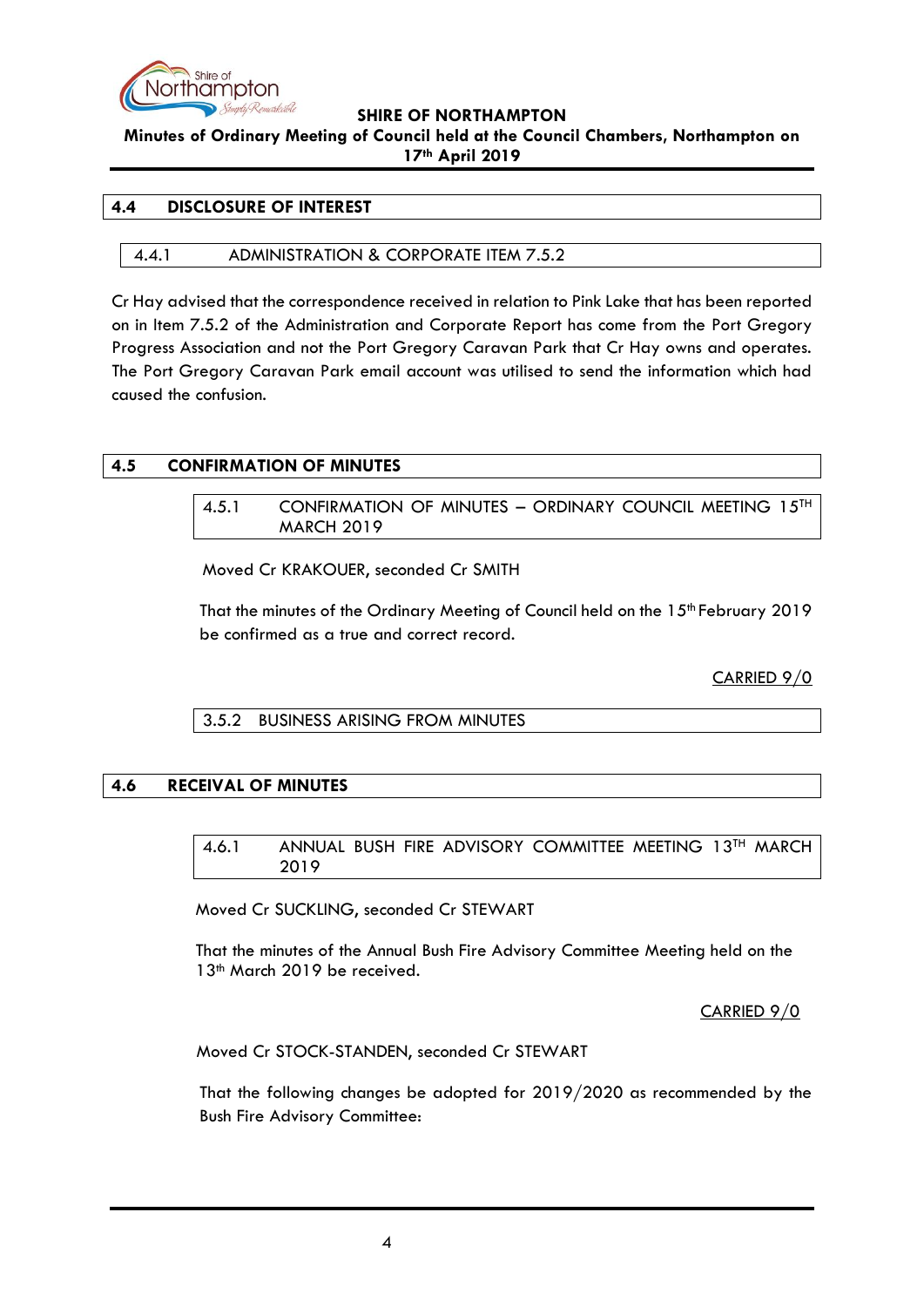

**Minutes of Ordinary Meeting of Council held at the Council Chambers, Northampton on 17th April 2019**

1. Appoint the following:

Mr Len Simmons as Deputy Chief Bush Fire Control Officer – North Mr Scott Bridgeman as Deputy Chief Bush Fire Control Officer – South

2. Implement the following restricted and prohibited burning times:

Restricted Period 1/09/2019 – 14/10/2019 Prohibited Burning 15/10/2019 – 14/02/2020 Restricted Burning 15/02/2020 – 7/04/2020

CARRIED 9/0

### <span id="page-4-1"></span><span id="page-4-0"></span>**4.7 WORKS & ENGINEERING REPORT**

4.7.1 INFORMATION ITEMS - MAINTENANCE/CONSTRUCTION WORKS PROGRAM (ITEM 7.1.1)

Noted

### <span id="page-4-2"></span>**4.8 HEALTH & BUILDING REPORT**

<span id="page-4-3"></span>4.8.1 BUILDING APPROVALS (ITEM 7.2.1)

**Noted** 

# <span id="page-4-5"></span><span id="page-4-4"></span>**4.9 TOWN PLANNING REPORT**

4.9.1 SCHEME AMENDMENT NO. 5 TO LOCAL PLANNING SCHEME NO. 10 (NORTHAMPTON) (ITEM 7.3.1)

Moved Cr STEWART, seconded Cr SUCKLING

That Council resolve to:

- 1. Initiate proposed Amendment No. 5 to the Shire of Northampton Local Planning Scheme No. 10 by:
	- a) Inserting a new Additional Use of Caravan Park in Schedule 2 Specified additional uses for zoned land in the Scheme area of the Scheme Text for part of Lot 101 Glance Street, Horrocks as follows: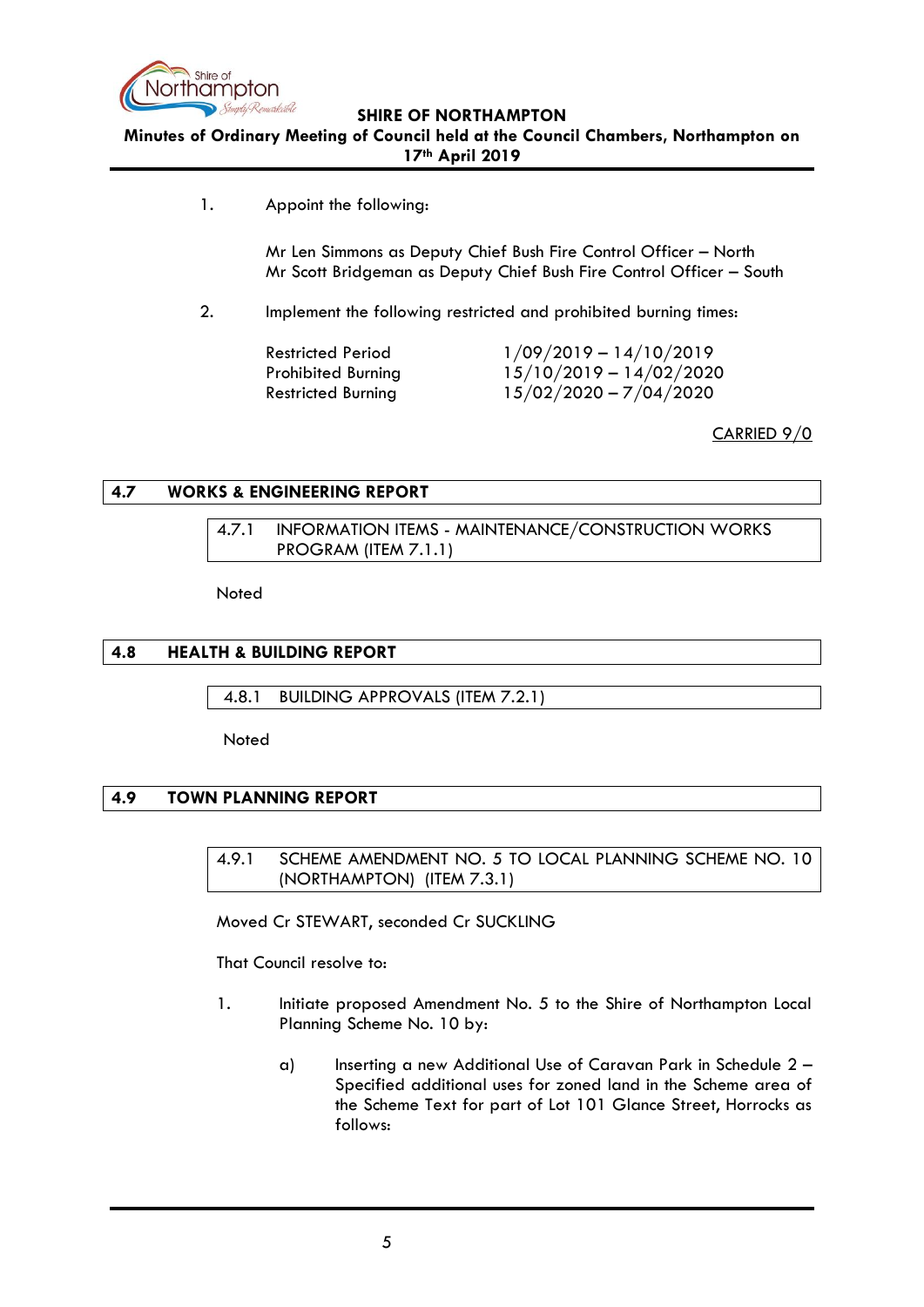

**Minutes of Ordinary Meeting of Council held at the Council Chambers, Northampton on 17th April 2019**

| No | Description of Location | Additional                                    | <b>Conditions</b> |
|----|-------------------------|-----------------------------------------------|-------------------|
|    | Land                    | Use                                           |                   |
| AA | <b>HORROCKS</b>         | Glance Street   'D' - Caravan   As determined |                   |
|    | Portion of Lot          | Park                                          | the local<br>by.  |
|    | 101                     |                                               | government.       |

- b) Modifying the Scheme Maps accordingly.
- 2. Accept the Amendment as a 'Standard Amendment' in accordance with Regulation 35 for the following reasons:
	- a) an amendment relating to a zone or reserve that is consistent with the objectives identified in the scheme for that zone or reserve; and
	- b) an amendment that is consistent with a local planning strategy for the scheme that has been endorsed by the Commission.
- 3. Refer the proposed Scheme Amendment to the Environmental Protection Authority (EPA) for advice in accordance with the provisions of the Planning and Development Act 2005.
- 4. Following receipt of advice from the EPA, advertise the proposed Scheme Amendment No. 5 for public comment for a period of 42 days in accordance with the Planning and Development (Local Planning Schemes) Regulations 2015.

# CARRIED 9/0

<span id="page-5-0"></span>4.9.2 REQUEST TO PURCHASE A PORTION OF LOT 9501 NORTH COURT, HORROCKS (ITEM 7.3.2)

Moved Cr CARSON, seconded Cr SUCKLING

That Council accepts the offer from G. Harrison for the purchase of approximately 492m<sup>2</sup> of Lot 9501 North Court, Horrocks subject to the provision of Section 3.58 of the Local Government Act 1995 and associated Regulations and:

- 1. that the alignment of the eastern boundary of the proposed subdivided/amalgamated area shall continue in line with the planned eastern boundary of adjoining Lot 47 Mitchell Street, Horrocks; and
- 2. that all costs associated with the subdivision and amalgamation shall be met by the applicant.

CARRIED 9/0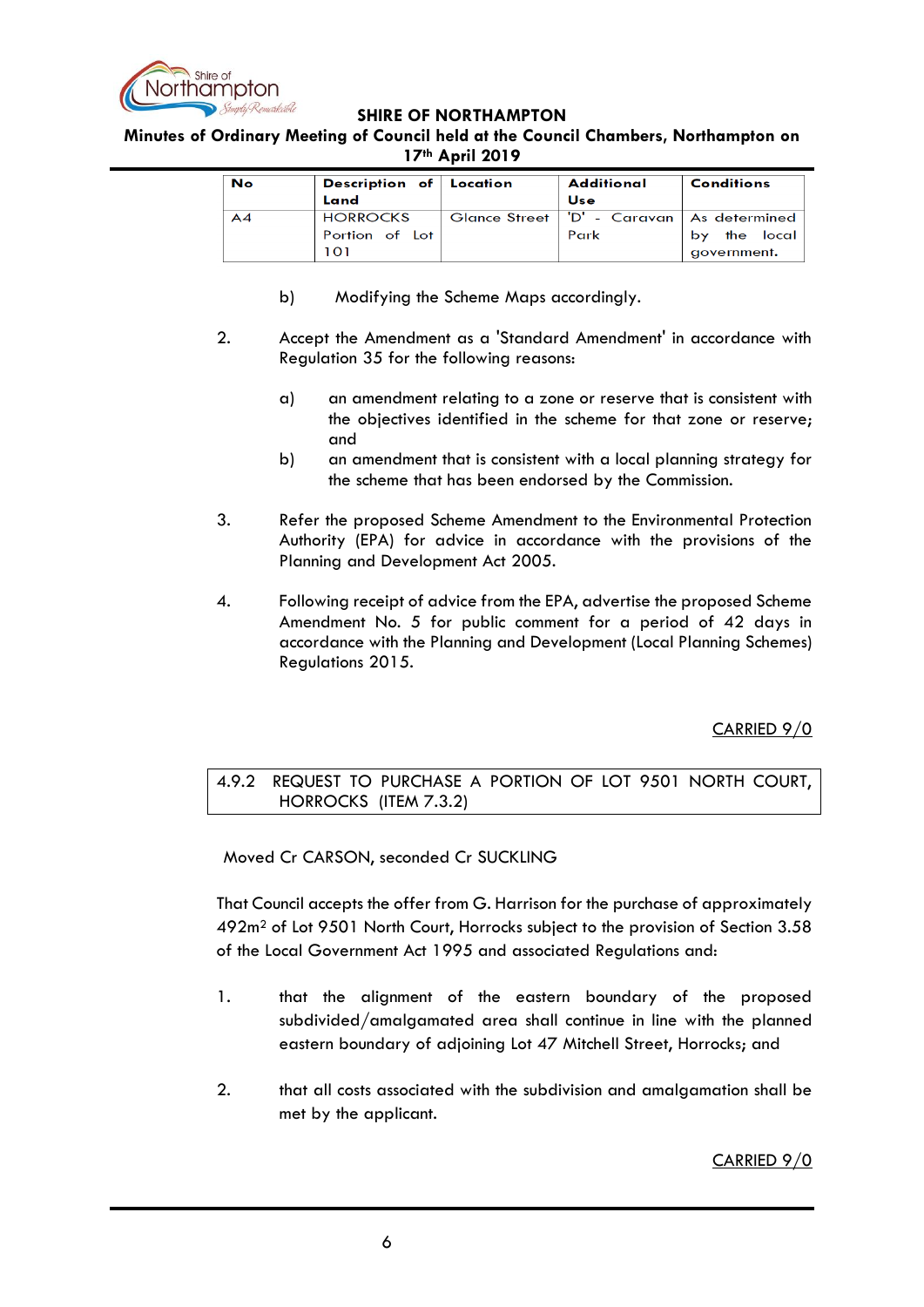

**Minutes of Ordinary Meeting of Council held at the Council Chambers, Northampton on 17th April 2019**

Grant Middleton left the meeting at 1.29

Grant Middleton returned to the meeting at 1.32

# <span id="page-6-0"></span>4.9.3 REQUEST TO WAIVE DEVELOPMENT APPLICATION FEES (ITEM 7.3.3)

Moved Cr CARSON seconded Cr HAY

That Council not waive the Development Application Fee of \$2,985 as requested by the applicant and they be advised accordingly.

CARRIED 6/3

Cr Pike, Cr Suckling & Cr Stock-Standen voted against the motion.

# <span id="page-6-1"></span>4.9.4 PROPOSED DEVELOPMENT APPROVAL AND LICENSE AGREEMENT – MOBILE FOOD VEHICLE – JETTY FISH TRUCK – RESERVE 52436 GREY STREET, KALBARRI (ITEM 7.3.4)

Moved Cr SMITH, seconded Cr SUCKLING

Thant Council resolve to:

- 1. Determines the appropriate fee for this application and the use of Reserve 52436 as \$297 application fee plus \$500 for one year reserve user fee.
- 2. That Council approves the Application for Development Approval for a food van to operate upon Reserve 52436, subject to the following conditions:
- a. Development/use shall be in accordance with the attached approved plans dated 17 April 2019 and subject to any modifications required as a consequence of this approval. The endorsed plan(s) shall not be modified or altered without the prior written approval of the local government;
- b. Any additions to, or change to, the approved use (not the subject of this consent/approval) requires further application and planning approval for that use/addition;
- c. This Development Approval and Mobile Food Vehicle Permit is valid until 17 April 2020, after which the further renewal of the approval by the local government is required annually. It is the responsibility of the operator to apply in good time before expiration, and the local government will not automatically re-issue approvals;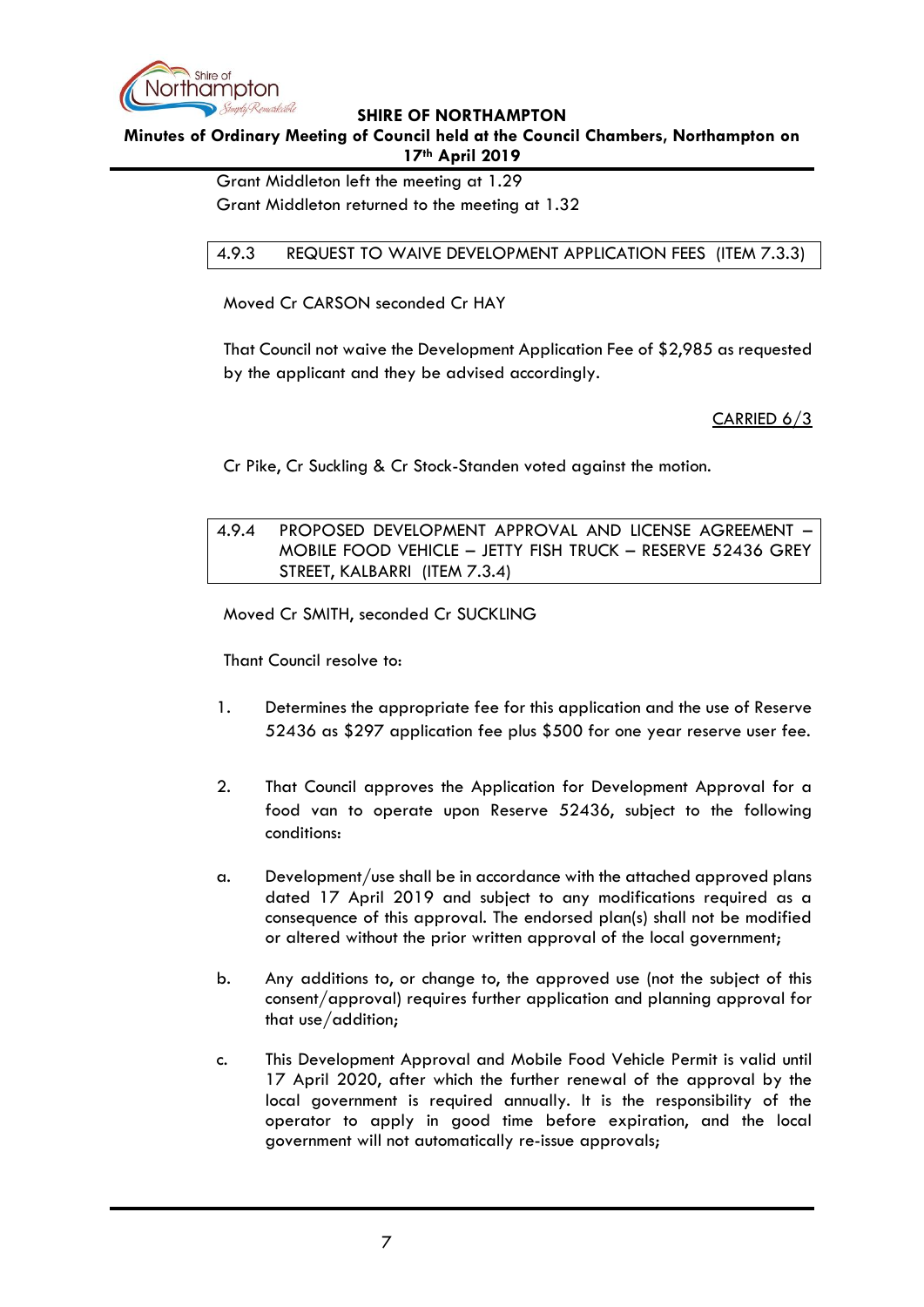

**Minutes of Ordinary Meeting of Council held at the Council Chambers, Northampton on 17th April 2019**

- d. The Mobile Food Vehicle Permit issued shall be displayed on the dash or another prominent visible location of the approved vehicle at all operating times;
- e. The approval is for one (1) Mobile Food Vehicle only;
- f. The Applicant shall at no time interfere or obstruct the operations and activities of the commercial fishing activities upon the Kalbarri Land-Backed Wharf, or any approved users of the land-backed wharf, to the satisfaction of the local government;
- g. Should substantiated ongoing complaints be received in relation to Condition No. (f), the Shire of Northampton reserves the right to review and/or revoke this Development Approval;
- h. The Applicant shall obtain Public Liability Insurance coverage to a minimum of \$20 million, and forward a copy of this certificate to the Shire of Northampton, to comply with the provisions of the *Shire of Northampton's Local Planning Policy – Commercial Recreational Tourism Activity*;
- i. The approved hours of operation of this food van are between 8am and 5pm, 7 days per week;
- j. This approval allows the following signs:

Reserve 52436 - two (2) portable A-Frame or flag signs:

- (i) one sign to be located immediately adjacent to the food van upon Reserve 52436; and
- (ii) the location of the second sign to be determined by the local government so as not to conflict with the entry statement to the landbacked wharf;
- k. The approved signs as per Condition No. (j) must be removed at the end of trading each day and shall only be displayed when trading is currently being undertaken;
- l. No further signs shall be permitted in relation to this Development Approval;
- m. This approval is issued only to R. Smith and is NOT transferable to any other person or to any other land parcel, without the further application and approval of the Shire of Northampton;
- n. The food van is approved to sell fresh and frozen seafood items only;
- o. The Applicant is required to provide adequate rubbish disposal facilities, remove all rubbish associated with the operation and maintain clean and sanitary conditions at all times;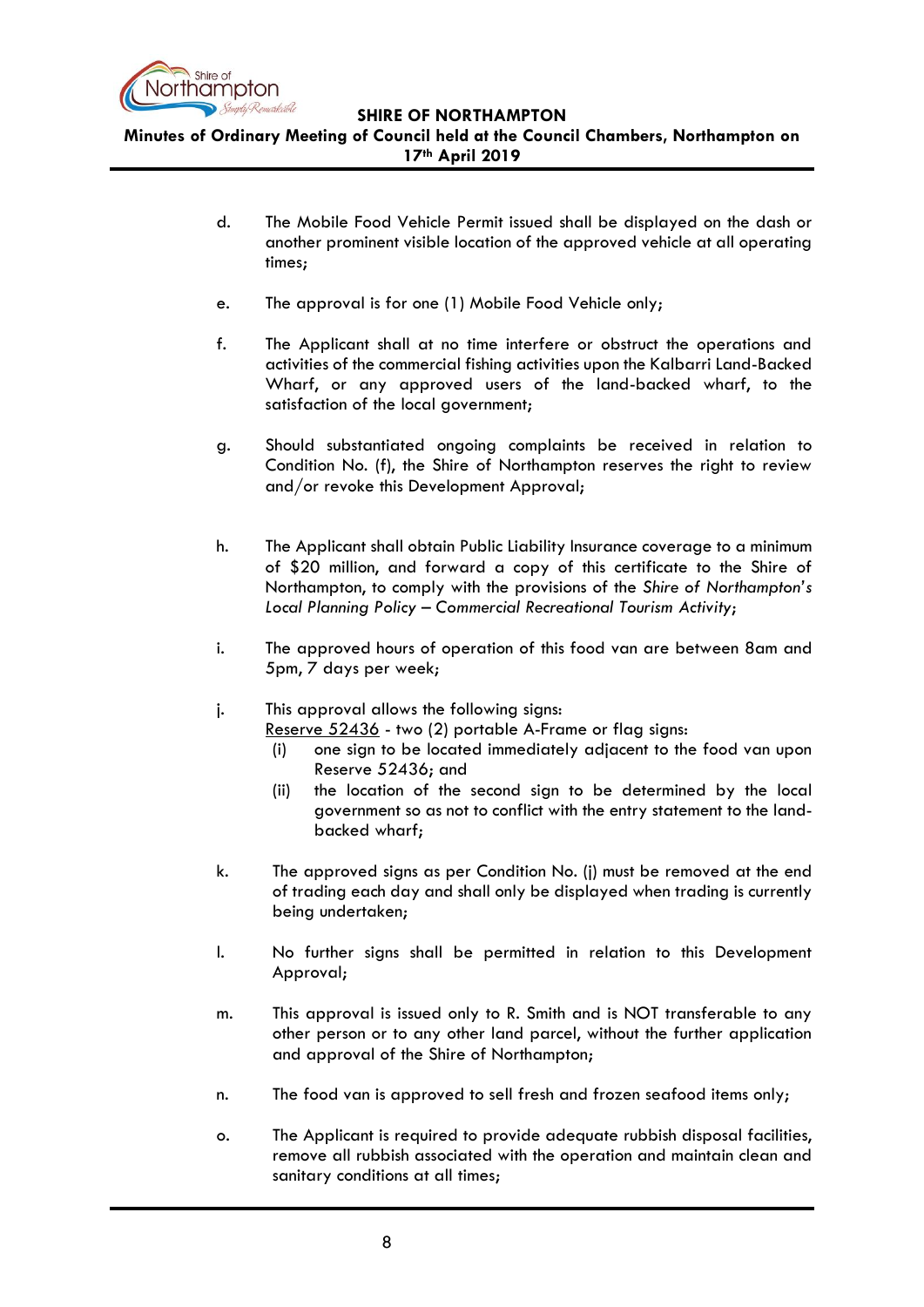

**Minutes of Ordinary Meeting of Council held at the Council Chambers, Northampton on 17th April 2019**

- p. The land use hereby permitted shall not cause injury to or prejudicially affect the amenity of the locality by reason of the emission of smoke, dust, fumes, odour, noise, vibration, waste product or otherwise;
- q. The mobile food vehicle is required to be removed from the approved Reserve locations at the close of business each day and is not permitted to be stored overnight upon any Reserve;
- r. The use of a generator upon Reserve 52436 is only allowed during power outages and when the on-site power source is not accessible. At all other times, the Applicant shall utilise the power source provided by the Shire of Northampton;
- s. The Applicant shall be wholly financially responsible for the use of electricity accessed via the metred outlet upon Reserve 52436;
- t. The food van is permitted to be stored within the property boundaries of Lot 2 (No. 24) Sutherland Street, Kalbarri outside of trading hours; and
- u. The Shire of Northampton reserves the right to reposition the mobile food van's permitted trading area, to be undertaken in consultation with the Applicant, so as to improve the efficiency and effectiveness of the site's use, if required.

# Advice Notes

- 1. The Applicant is advised that it is not the responsibility of the local government to ensure that all correct approvals are in place and that all conditions contained within said approvals are upheld during the operations of the business.
- 2. The Applicant is advised that compliance with any and all governmental legislation and regulations, including but not limited to the Health Act and Regulations, the Food Act and Regulations and the Environmental Protection (Noise) Regulations, is required at all times;
- 3. If an applicant is aggrieved by this determination there is a right (pursuant to the Planning and Development Act 2005) to have the decision reviewed by the State Administrative Tribunal. Such application must be made within 28 days from the date of this notice.

CARRIED 9/0

#### <span id="page-8-0"></span>4.9.5 SUMMARY OF PLANNING INFORMATION ITEMS (ITEM 7.3.5)

Noted.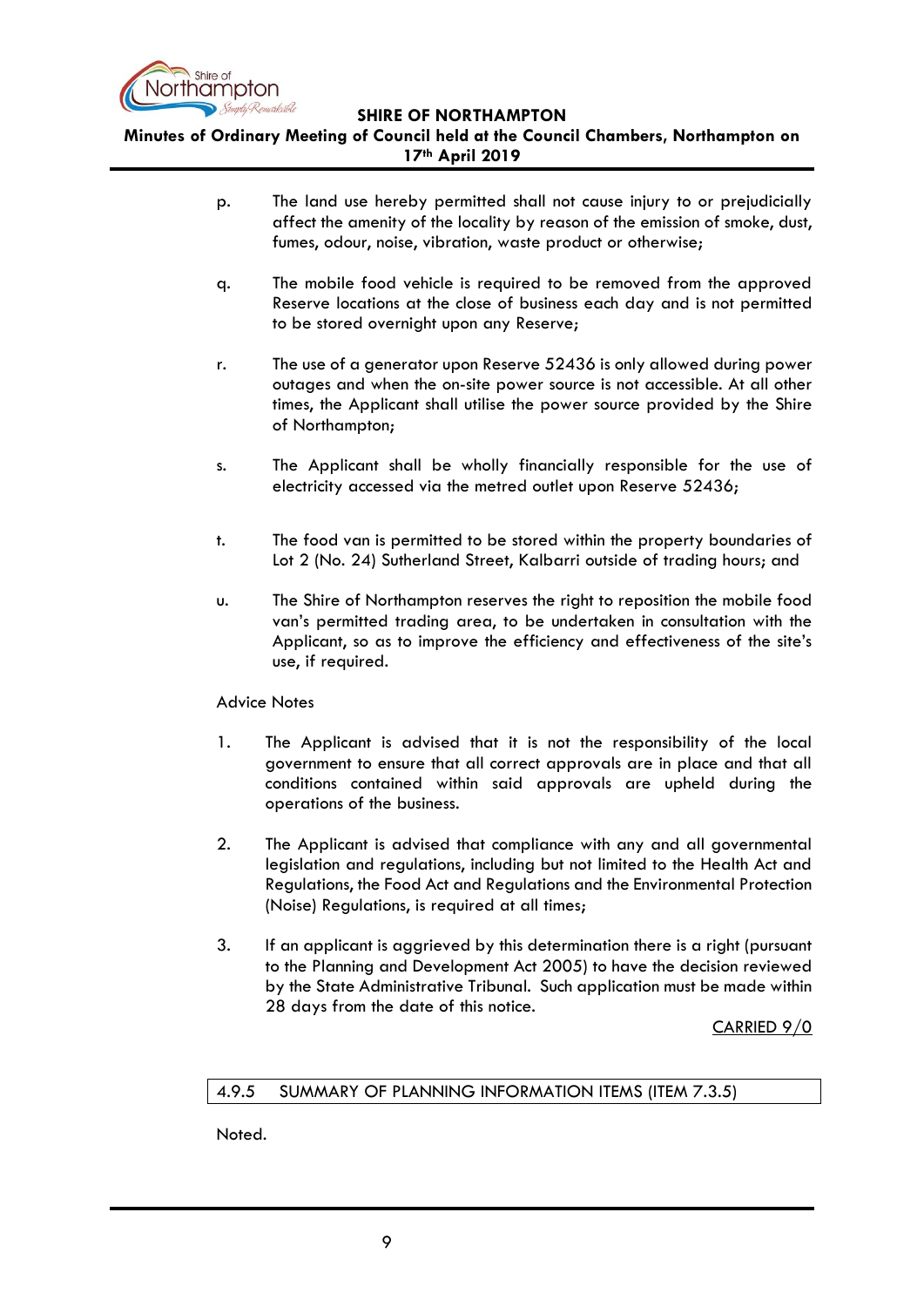

**Minutes of Ordinary Meeting of Council held at the Council Chambers, Northampton on 17th April 2019**

#### <span id="page-9-1"></span><span id="page-9-0"></span>**4.10 FINANCE REPORT**

#### 4.10.1 ACCOUNTS FOR PAYMENT (ITEM 7.4.1)

Moved Cr STEWART, seconded Cr PIKE

That Municipal Fund Cheques 21638 to 21653 inclusive totalling \$62,606.99, Municipal EFT payments numbered EFT19104 to EFT19222 inclusive totalling \$520,316.88, Trust Fund Cheques 2416 to 2419, totalling \$628.80, Direct Debit payments numbered GJ0906 to GJ0909 inclusive totalling \$264,301.77 be passed for payment and the items therein be declared authorised expenditure.

CARRIED BY AN ABSOLUTE MAJORITY 9/0

### <span id="page-9-2"></span>4.10.2 MONTHLY FINANCIAL STATEMENTS – MARCH 2019 (ITEM 7.4.2)

Moved Cr CARSON, seconded Cr HAY

That Council adopts the Monthly Financial Report for the period ending 31 March 2019.

CARRIED 9/0

#### <span id="page-9-3"></span>4.10.3 2018/2019 BUDGET REVIEW

Moved Cr STOCK-STANDEN, seconded Cr SUCKLING

That Council in accordance with regulation 33A of the Local Government (Financial Management) Regulations 1996 adopt the review of the 2018/2019 Budget and note any variances or recommendations.

CARRIED BY AN ABSOLUTE MAJORITY 9/0

#### 4.11 2018/19 ROAD CONSTRUCTION PROGRAMME PROGRESS

Neil Broadhurst, Manager of r works & Technical Services entered the meeting at 1.50pm

Cr Carson requested Mr Broadhurst to provide an update on two car park reconstruction and sealing projects, being the Lions Park Car Park and Blue Holes Car Park, particularly with the use of contractors to allow the works to be completed within the current financial year.

Mr Broadhurst advised that he was unable to secure any contractors as none are available within the current financial year and the works will therefore have to be postponed to 2019/20.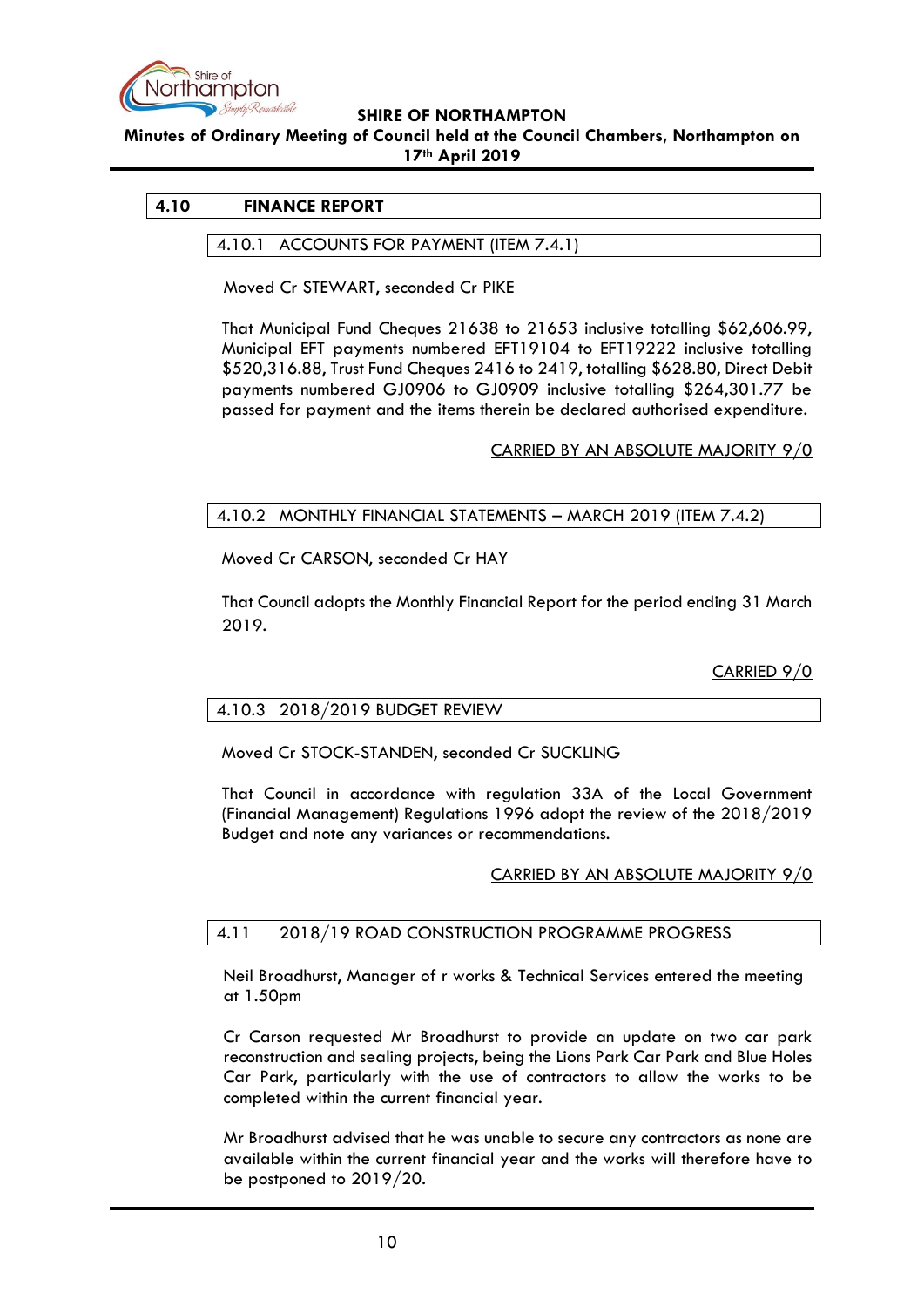

**Minutes of Ordinary Meeting of Council held at the Council Chambers, Northampton on 17th April 2019**

Mr Broadhurst left the meeting at 1.58pm.

### <span id="page-10-1"></span><span id="page-10-0"></span>**4.11 ADMINISTRATION & CORPORATE REPORT**

4.11.1 TENDERS – RSL HALL EXTENSIONS (ITEM 7.5.1)

Moved Cr SUCKLING, seconded Cr STOCK-STANDEN

That Council resolve to progress with the redevelopment of the RSL Hall in its entirety and:

- 1. Award the tender to J Hine & Son Construction for the amount of \$579,984.
- 2. Include the use of loan funds of \$500,000 in the 2019/2020 Budget.
- 3. Secure a provision of \$100,000 cash within the 2019/2020 Budget for the project.

### CARRIED BY AN ABSOLUTE MAJORITY 9/0

### <span id="page-10-2"></span>4.11.2 PINK LAKE VIEWING AREAS (ITEM 7.5.2)

Moved Cr HAY, seconded Cr SIMKIN

That Council:

- 1. Not progress with any car parking/viewing platform areas for the Hutt Lagoon until such time the Master Plan for such developments has been completed and considered by Council.
- 2. Create a new reserve fund titled "Tourism Infrastructure Reserve Fund" with its purpose to assist funding for future tourism infrastructure development and immediately transfer \$100,000 from the municipal bank account into the new reserve bank account.

# CARRIED BY AN ABSOLUTE MAJORITY 9/0

# <span id="page-10-3"></span>4.11.3 CRICKET PITCH COVER (ITEM 7.5.3)

Moved Cr CARSON, seconded Cr SUCKLING

That Council contribute one third of the revised cost of \$12,440 plus one third of freight costs for supply of a cricket pitch cover and steel pallet for the covers storage and transportation requirements.

CARRIED BY AN ABSOLUTE MAJORITY 9/0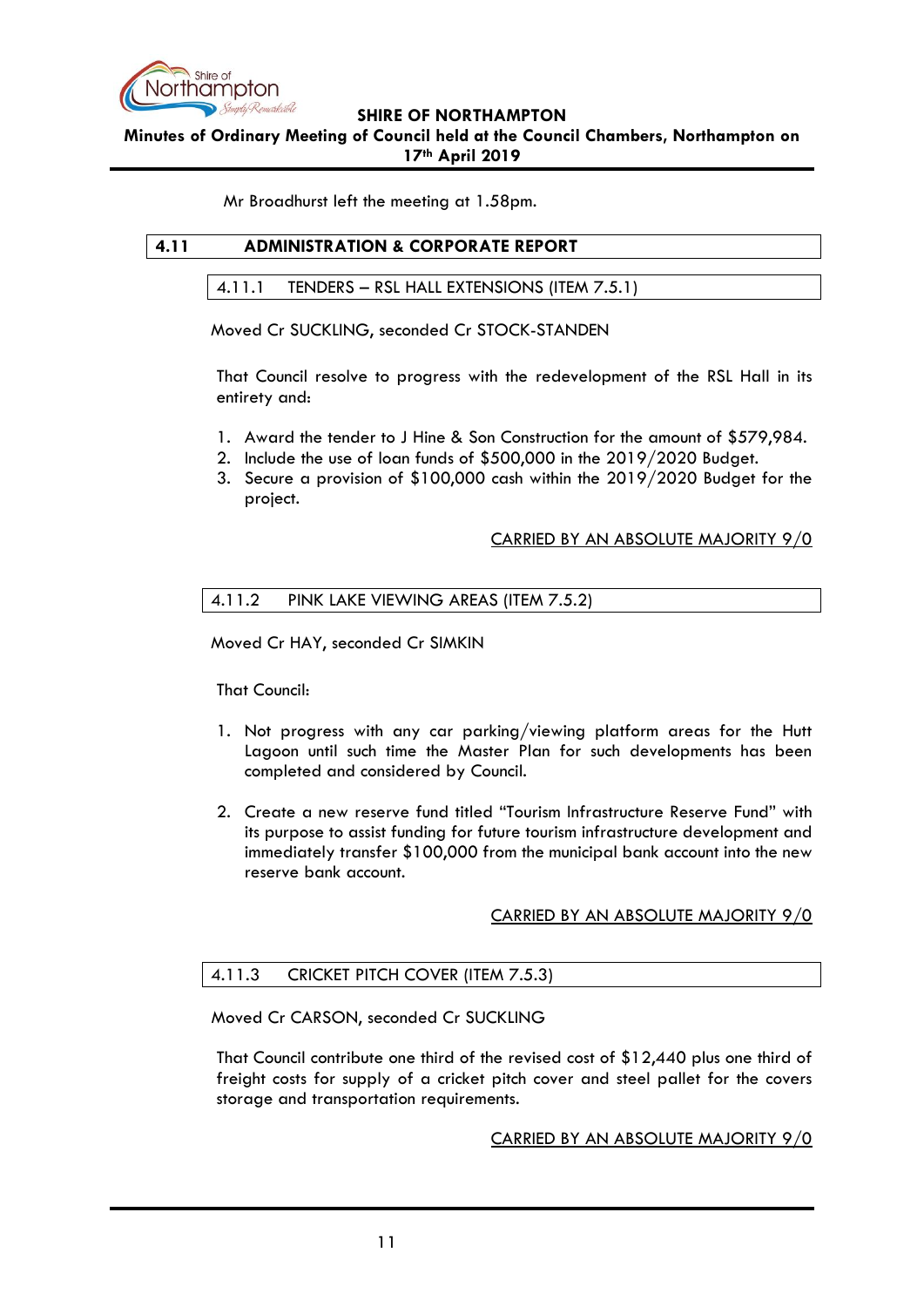

**Minutes of Ordinary Meeting of Council held at the Council Chambers, Northampton on 17th April 2019**

### <span id="page-11-0"></span>**4.12 SHIRE PRESIDENT'S REPORT**

Since the last Council meeting Cr Simkin reported on his attendance at the following:

| 4/4/19 | Scholarship presentation for the Hollomby foundation at GUC Geraldton |
|--------|-----------------------------------------------------------------------|
| 5/4/19 | Midwest Sports Forum - Geraldton                                      |

# <span id="page-11-1"></span>**4.13 DEPUTY PRESIDENT'S REPORT**

Since the last Council meeting Cr Krakouer reported on his attendance at the following:

25/3/19 WALGA Zone Meeting - Mingenew

# <span id="page-11-3"></span><span id="page-11-2"></span>**4.14 COUNCILLORS' REPORTS**

4.14.1 CR PIKE

Since the last Council meeting Cr Pike reported on his attendance at:

12/3/19 – 14/9/19 Roadwise Awards – Melbourne 26/3/19 – Roadwise meeting with Shane Love

<span id="page-11-4"></span>4.14.2 CR SMITH

Since the last Council meeting Cr Smith reported on his attendance at:

25/3/19 – Regional Airfares Workshop - Geraldton 9/4/19 – Kalbarri Visitor Centre Meeting

#### <span id="page-11-5"></span>4.14.3 CR Stock-Standen

Since the last Council meeting Cr Stock-Standen reported on her attendance at:

26/3/19 – Lions Club cheque presentation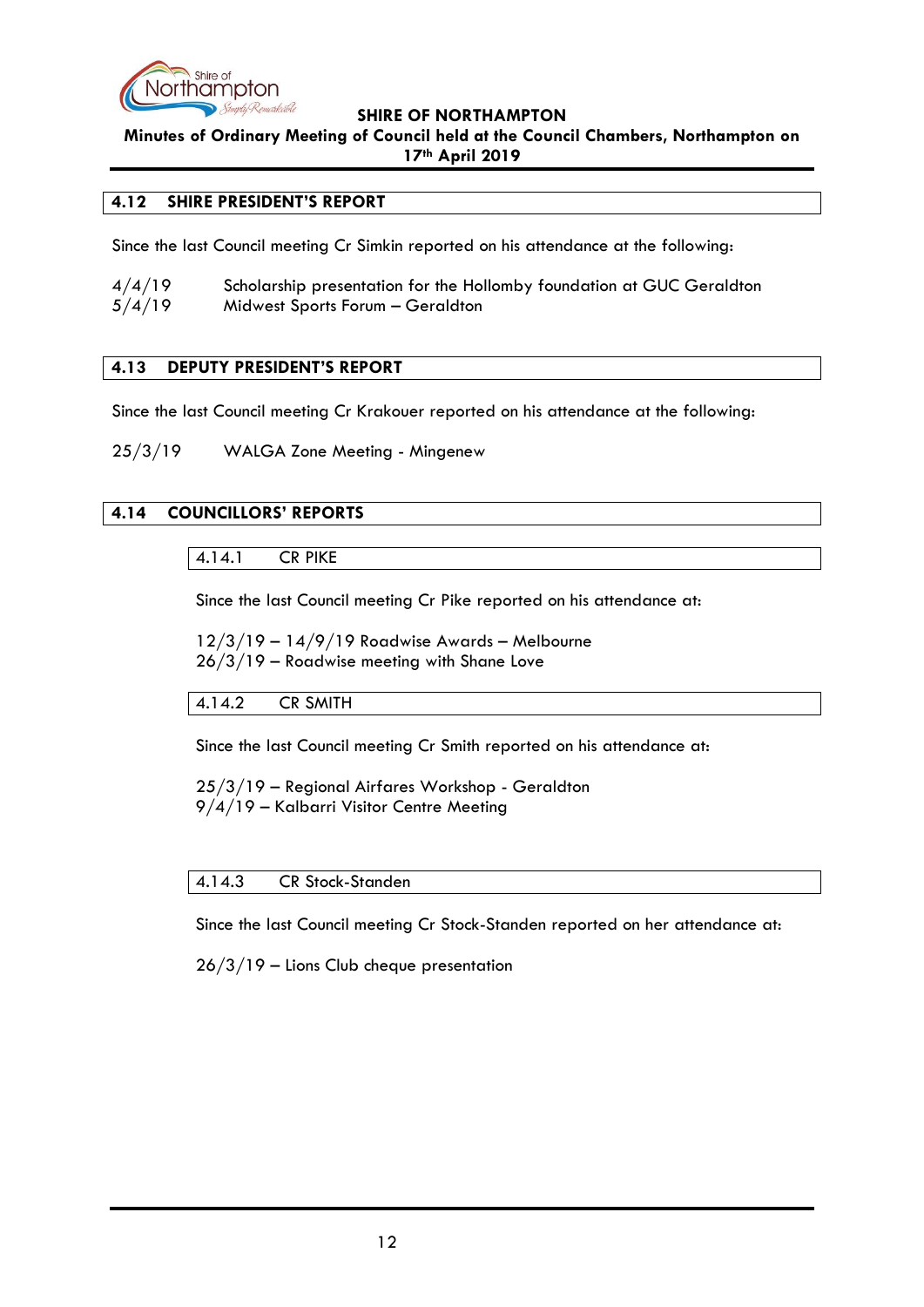

# **SHIRE OF NORTHAMPTON Minutes of Ordinary Meeting of Council held at the Council Chambers, Northampton on 17th April 2019**

# <span id="page-12-1"></span><span id="page-12-0"></span>**4.15 NEW ITEMS OF BUSINESS**

# 4.15.1 KALBARRI MARKET DAY

Cr Krakouer advised that the Kalbarri Markets had been provided approval by the CEO to operate for two consecutive two day periods, the Sunday and Monday over Easter and the following Sunday and Monday of the school holidays and requested Council to review this decision as two days of operation is considered detrimental to local businesses in Kalbarri.

CEO advised Cr Krakouer that before any further discussion can be held on this matter that he will be required to declare a financial interest as he owns a commercial property that could be affected by this decision and any revised decision of the Council.

Cr Krakouer declared a financial interest in the matter as the decision of Council could result in a financial benefit or loss for his business operations and left the meeting at 2.46pm.

Moved Cr SUCKLING, seconded Cr STOCK-STANDEN

That:

- 1. All future Market Days within the Shire of Northampton be provided approval to operate for one day only with the exception of the Kalbarri Canoe and Cray Carnival.
- 2. That the current approval provided to operate for two days over the Easter and School Holiday period to remain in place.

CARRIED 8/0

<span id="page-12-2"></span>Cr Krakouer returned to the meeting at 3.02pm

#### 4.15.2 NORTHAMPTON CEMETERY IMPROVEMENTS

Cr Suckling in association with the CEO reported on a proposal by Northampton Friends of the Cemetery to install a memorial tree where persons can place a memorial plaque in the shape of a tree leaf on a large steel tree in remembrance of their loved ones who are not buried or their ashes are not within the niche wall at the cemetery. A design was tabled.

CEO advised that a quote has been obtained for the manufacturing of the memorial tree of \$4,678 (GST exclusive) which is to be listed for consideration within the 2019/20 Budget.